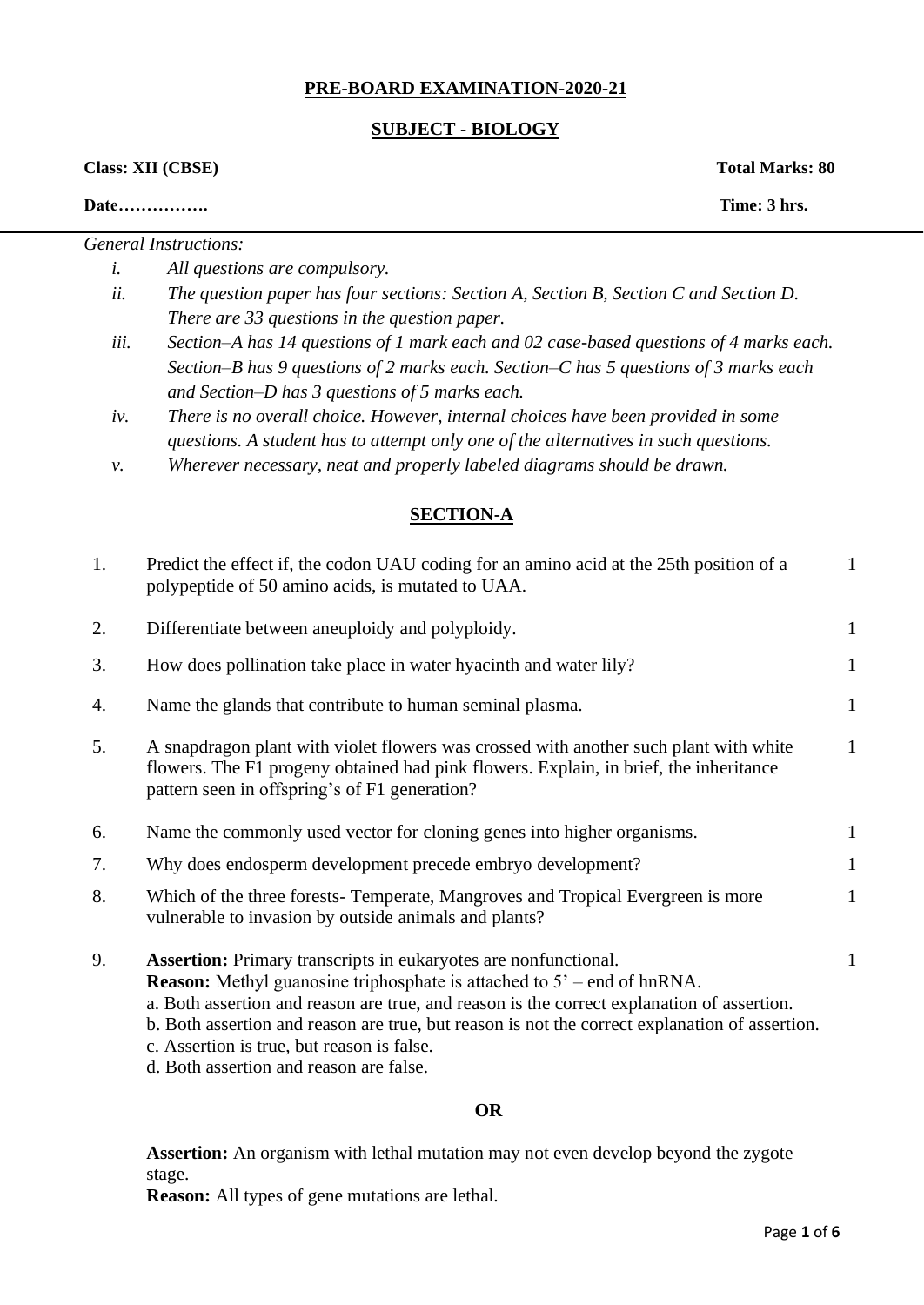a. Both assertion and reason are true, and the reason is the correct explanation of assertion. b. Both assertion and reason are true, but the reason is not the correct explanation of the assertion.

c. Assertion is true, but reason is false.

d. Both assertion and reason are false

10. How many meiotic divisions are required to produce 76 seeds in a Guava fruit? 1 11. **Assertion:** E. coli having pBR322 with DNA insert at BamHI site cannot grow in medium containing tetracycline. 1

**Reason:** Recognition site for Bam HI is present in tetR region of pBR322.

a. Both assertion and reason are true, and the reason is the correct explanation of the assertion.

b. Both assertion and reason are true, but the reason is not the correct explanation of the assertion.

c. Assertion is true, but reason is false.

d. Both assertion and reason are false

- 12. Differentiate between pro-insulin and mature insulin. 1
- 13. **Assertion:** In Ophrys one petal of the flower bears an uncanny resemblance to the female bee. 1

**Reason:** Two closely related species competing for the same resource can coexist simultaneously.

a. Both assertion and reason are true, and the reason is the correct explanation of the assertion.

b. Both assertion and reason are true, but the reason is not the correct explanation of the assertion.

c. Assertion is true, but reason is false.

d. Both assertion and reason are false

- 14. Read the following and answer any four questions from 14(i) to 14(v) given below: Sickle cell anemia is a genetic disorder where the body produces an abnormal hemoglobin called hemoglobin S. Red blood cells are normally flexible and round, but when the hemoglobin is defective, blood cells take on a "sickle" or crescent shape. Sickle cell anemia is caused by mutations in a gene called HBB. It is an inherited blood disorder that occurs if both the maternal and paternal copies of the HBB gene are defective. In other words, if an individual receives just one copy of the defective HBB gene, either from mother or father, then the individual has no sickle cell anemia but has what is called "sickle cell trait". People with sickle cell trait usually do not have any symptoms or problems but they can pass the mutated gene onto their children. There are three inheritance scenarios that can lead to a child having sickle cell anemia: - Both parents have sickle cell trait - One parent has sickle cell anemia and the other has sickle cell trait - Both parents have sickle cell anemia
- i. Sickle cell anemia is a/ an \_\_\_\_\_\_\_\_\_\_\_\_\_\_\_\_\_\_\_\_\_\_ disease. a. X linked b. autosomal dominant c. autosomal recessive d. Y linked ii. If both parents have sickle cell trait, then there is \_\_\_\_\_\_\_\_\_\_\_\_\_\_\_of the child having sickle cell anemia. a. 25 % risk b. 50 % risk c. 75% risk d. No risk a. 25 % risk

4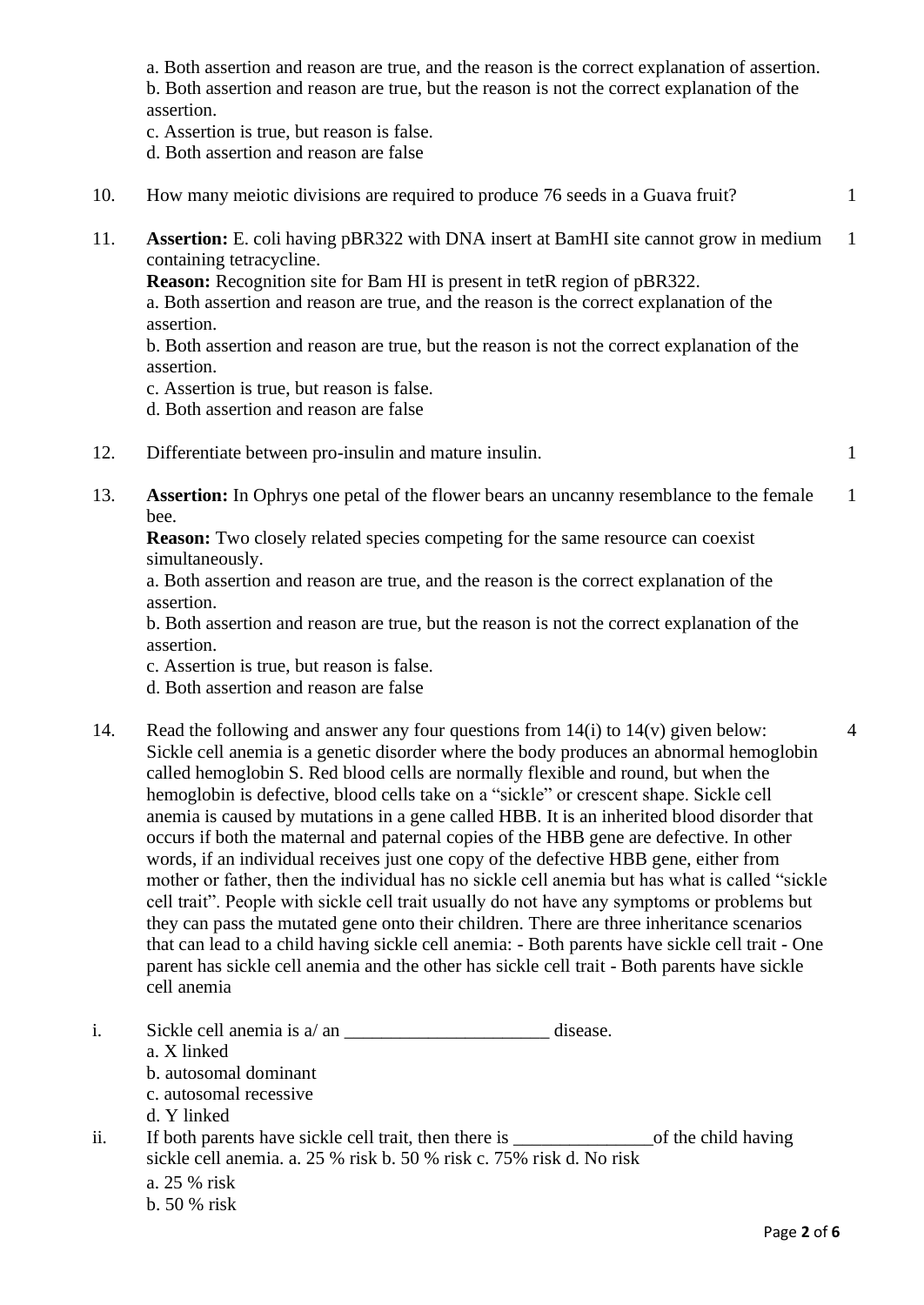c. 75% risk

d. No risk

- iii. If one parent has sickle cell anemia and the other has sickle cell trait, there is \_\_\_\_\_\_\_\_\_\_that their children will have sickle cell anemia and \_\_\_\_\_\_\_\_\_\_\_will have
	- sickle cell trait. a. 25 % risk, 75% risk b. 50 % risk, 50% risk c. 75% risk, 25% risk d. No risk



The following statements are drawn as conclusions from the above data (Kenya).

- I. Patients with SCD (Sickle Cell Disease) are less likely to be infected with malaria.
- II. Patients with SCD (Sickle Cell Disease) are more likely to be infected with malaria.
- III. Over the years the percentage of people infected with malaria has been decreasing.
- IV. Year 2000 saw the largest percentage difference between malaria patients with and without SCD.

Choose from below the correct alternative.

- a. only I is true
- b. I and IV are true
- c. III and II are true
- d. I and III are true
- v. If both parents have sickle cell trait, then there is of the child having sickle cell trait.
	- a. 25 % risk
	- b. 50 % risk
	- c. 75% risk
	- d. No risk
- 15. Read the following and answer any four questions from 15(i) to 15(v) given below: Ecological Indicators The presence of dragonflies can reveal changes in the water ecosystems more quickly than studying other animals or plants. In fact, from the nymph to the adult stage, the dragonfly has a significant, positive ecological impact. Dragonfly eggs are laid and hatched in or near water, so their lives impact both water and land ecosystems. Once hatched, dragonfly nymphs can breathe underwater which enables them to eat mosquito larvae, other aquatic insects and worms, and even small aquatic vertebrates like tadpoles and small fish and in the air. Adult dragonflies capture and eat adult mosquitoes. Community wide mosquito control programs that spray insecticides to kill adult mosquitoes also kill dragonflies.
- i. The approach to biological control includes: a. Import and release of an insect pest to a new area to provide hosts for natural enemies

4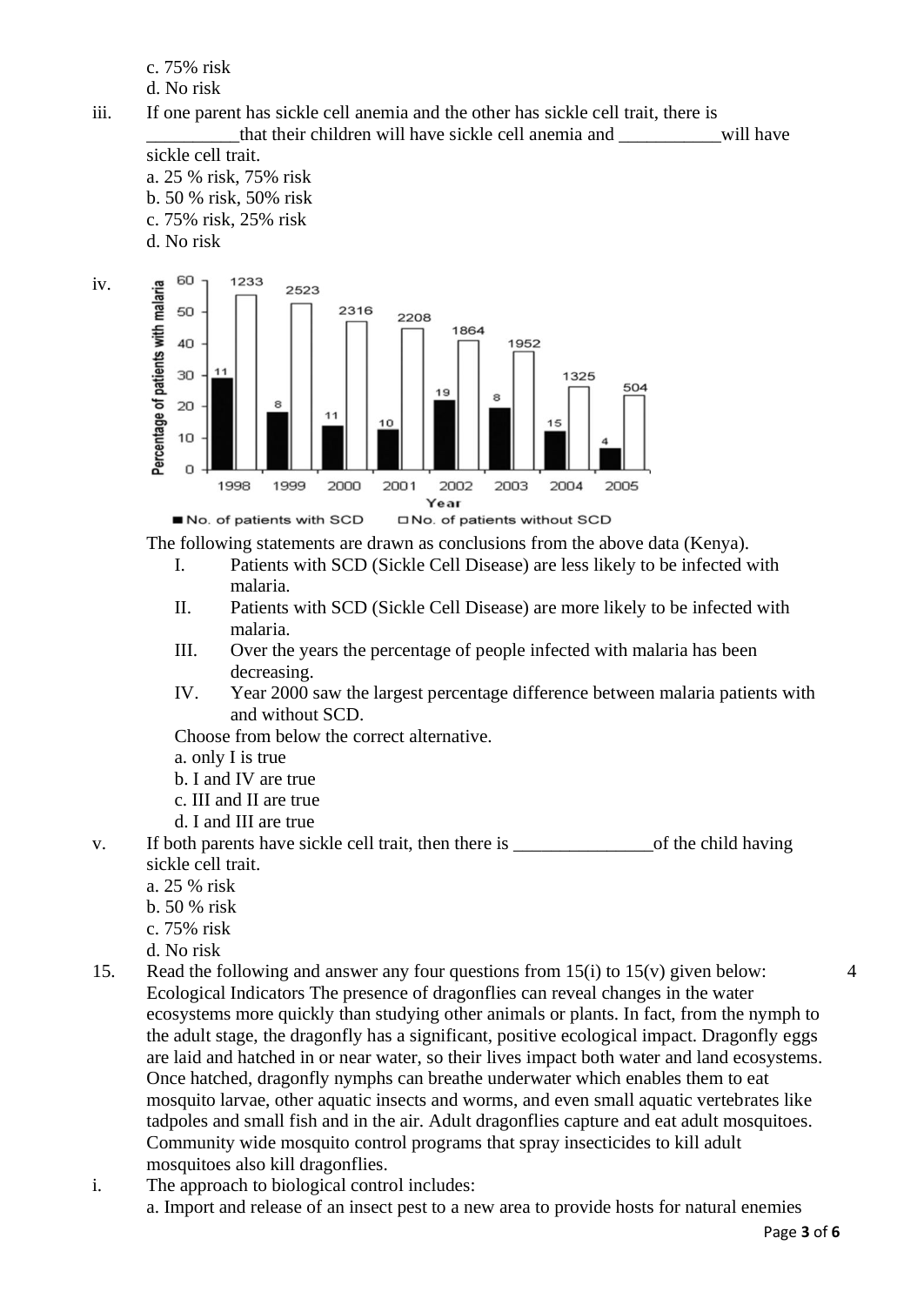b. Import and release of natural enemies from the native home of an alien insect pest that has invaded a new area

c. Preservation of natural enemies (predators & parasitoids) that are already established in an area

- d. Use of insecticides to reduce alien insect pests to establish new equilibrium position.
- ii. Two diseases less likely to occur in a region with plenty of dragonflies are\_\_\_\_\_
	- a. Yellow fever and amoebic dysentery
	- b. Malaria and Yellow fever
	- c. Anthrax and typhoid
	- d. Cholera and typhoid
- iii. Dragonflies indicate positive ecological impact as
	- a. The presence of dragonflies indicates polluted water.
	- b. Dragonfly nymphs selectively eat mosquito larvae.
	- c. They help to decrease the probability of diseases spread by vectors.
	- d. Dragonfly do not cause any harm to beneficial species.
- iv. The most effective stages in the life cycle of dragonfly that eradicate mosquitoes are
	- a. Larvae and Adult
	- b. Caterpillar and Adult
	- c. Nymph and Adult
	- d. Pupa and Adult
- v. **Assertion:** Releasing dragonflies in areas where there is an outbreak of malarial diseases can be an environment friendly method of control.
	- **Reason:** Dragon flies are dominant species and will not allow mosquitoes to reproduce a. Both assertion and reason are true, and the reason is the correct explanation of the assertion.

b. Both assertion and reason are true, but the reason is not the correct explanation of the assertion.

- c. Assertion is true, but reason is false.
- d. Both assertion and reason are false
- 16. **Assertion:** Lactational amenorrhea is a natural method of contraception

**Reason:** Ovulation does not take place during the period of intense lactation following childbirth

a. Both assertion and reason are true, and the reason is the correct explanation of the assertion.

b. Both assertion and reason are true, but the reason is not the correct explanation of the assertion.

c. Assertion is true, but reason is false.

d. Both assertion and reason are false

#### **SECTION-B**

| 17. | What are the two core technologies that enabled the birth of modern biotechnology?                                                                         |                             |  |  |  |
|-----|------------------------------------------------------------------------------------------------------------------------------------------------------------|-----------------------------|--|--|--|
|     | OR                                                                                                                                                         |                             |  |  |  |
|     | What is meant by continuous culture system? What is its advantage?                                                                                         |                             |  |  |  |
| 18. | State the composition and principle of oral pills as a contraceptive measure taking the<br>example of Saheli.                                              | $\mathcal{D}_{\cdot}$       |  |  |  |
| 19. | Karyotype of a child shows trisomy of chromosome number 21. Identify the disorder and<br>state the symptoms which are likely to be exhibited in this case. | $\mathcal{D}_{\mathcal{L}}$ |  |  |  |
| 20. | Explain four advantages of mycorrhizal association to plants.                                                                                              | $\mathcal{D}_{\mathcal{L}}$ |  |  |  |

1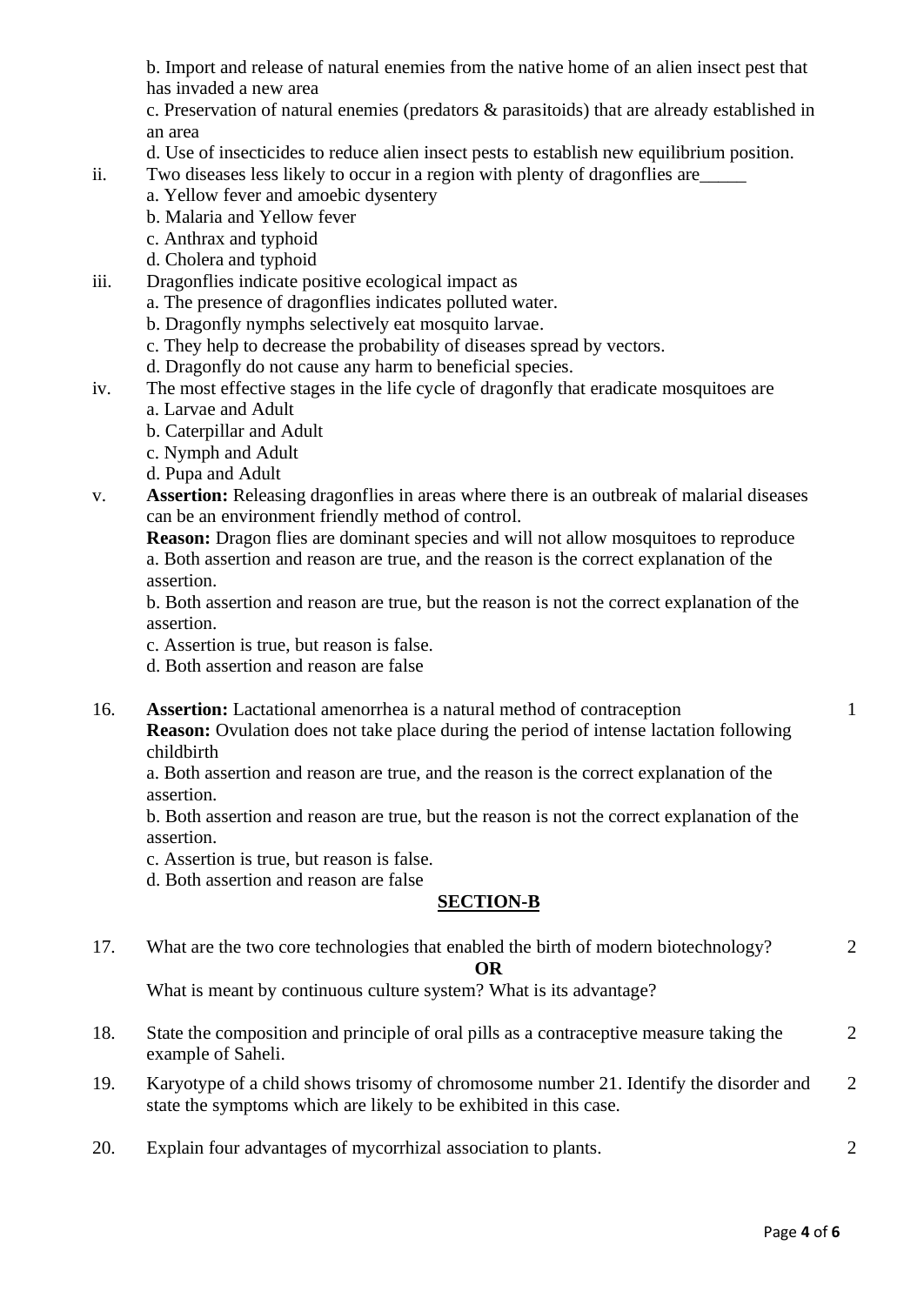21. Explain the method to increase the competency of the bacterial cell membrane to take up recombinant DNA? 2

#### **OR**

What are bioreactors? How are large volumes of cultures maintained and processed in them?

- 22. Define interference competition. Give one example that supports competitive exclusion occurring in nature. 2
- 23. Explain the role of enzymes in the extraction of DNA from Rhizopus in its purest form. 2
- 24. Explain how advanced ex-situ conservation techniques assist in preserving threatened species of plants and animals. 2
- 25. What are sticky ends? State their significance in recombination DNA technology.

#### **OR**

Explain the procedure by which PCR aids in early detection of cancer.

### **SECTION-C**

- 26. a. In pBR322, foreign DNA has to be introduced in tet<sup>R</sup> region. From the restriction enzymes given below, which one should be used and why: PvuI, EcoRI, BamHI b.Give reasons, why the other two enzymes cannot be used. 3
- 27. Read the following base sequence of a certain DNA strand and answer the questions that follow: 3

|  |  |     | 1 T 1 T |  |  |
|--|--|-----|---------|--|--|
|  |  | F F |         |  |  |

- a. What is called a palindrome sequence of DNA?
- b. Write the palindrome nucleotide sequence shown in the DNA strand given and mention the enzyme that will recognize such a sequence.
- c. State the significance of enzymes that identify palindrome nucleotide sequences.

| 28. | Bring out the difference between alpha-thalassemia and beta-thalassemia.                  |   |
|-----|-------------------------------------------------------------------------------------------|---|
| 29. | Describe any three methods of vectorless transfer of rDNA into host cells.                | 3 |
| 30. | A child is born with a hereditary disease, suggest the possible corrective method for it. | 3 |

**OR**

Give reasons for the following:

Illustrate by giving a specific example.

- a. Very small animals are rarely found in polar regions.
- b. Mammals from colder climate generally have shorter ear and limbs.

c. Initially we feel nausea and fatigue when we reach a high altitude such as Rohtang Pass and then, gradually, we feel normal.

## **SECTION-D**

 $\mathcal{L}$